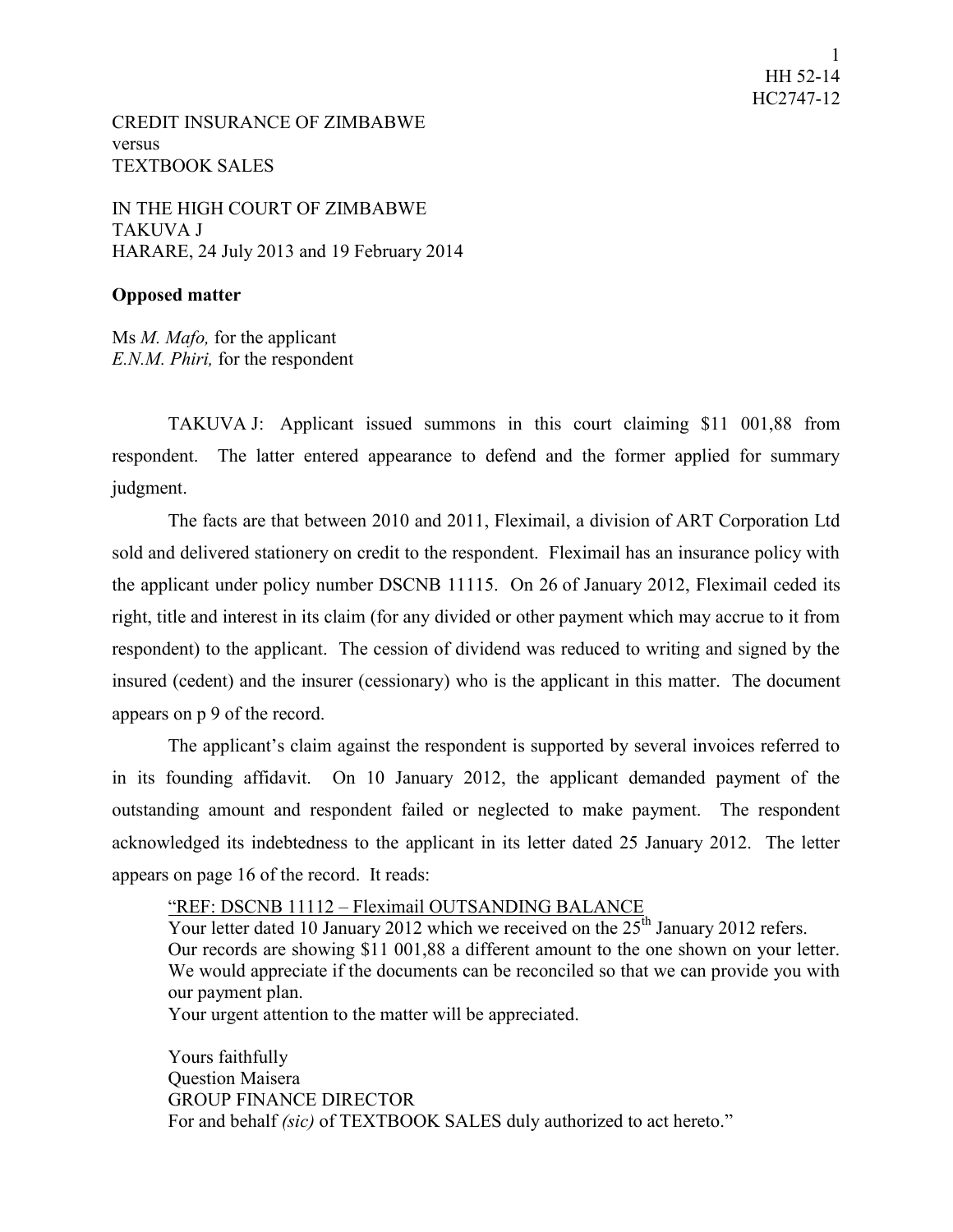Later, the same Group Finance Director addressed another letter to applicant's legal practitioners on the same subject matter. The letter reads:

"The above matter refers in which we acknowledge receipt of your correspondence dated 23 February 2012.

We kindly request further particulars in the form of invoices and delivery notes for the \$10 000,00 claim against us as these will assist us to approach you shortly with a settlement plan which we hope your client will be agreeable to. We would like to avoid litigation at all costs hence it is imperative that you furnish us with the particulars of claim as soon as possible.

We anticipate a good working relationship with your esteemed office in the amicable resolution of this matter …" (my emphasis)

Despite this assurance, respondent did not endeavor to resolve the matter amicably. It has strenuously opposed the application for summary judgment. Respondent's grounds for opposing the matter are as follows:

- (i) the invoices are not conclusive proof of delivery of goods since they were raised by the cedent. These invoices show a total of \$11 297,77 yet the amount claimed in the summons is US\$11 0001,88.
- (ii) respondent has always disputed the extent of indebtedness and requested delivery notes so that a reconciliation of its account can be done.
- (iii) the respondent has a good defence at law in that the applicant has not fully indemnified the cedent's claim for US\$10 000,00. Thus the applicant has no right to sue until it has fully compensated the cedent. Further, applicant is "not entitled at law to sue for more than it has reimbursed to the cedent" that is US\$8 000,00 since its claim is based on subrogation."
- (iv) the document relied upon by applicant as a cession is not actually a cession. Even assuming it to be one clause 8 thereof does not help applicant.

Respondent relied on the following cases:

- (a) *Chrismar (Pvt) Ltd* v *Stutchburg & Anor* 1973 (1) RLR 277;
- (b) *Hales* v *Doverick Investments (Pvt) Ltd* 1998 (2) ZLR 235 (H); and
- (c) *Shingadia* v *Shingadia* 1966 (1) RLR 285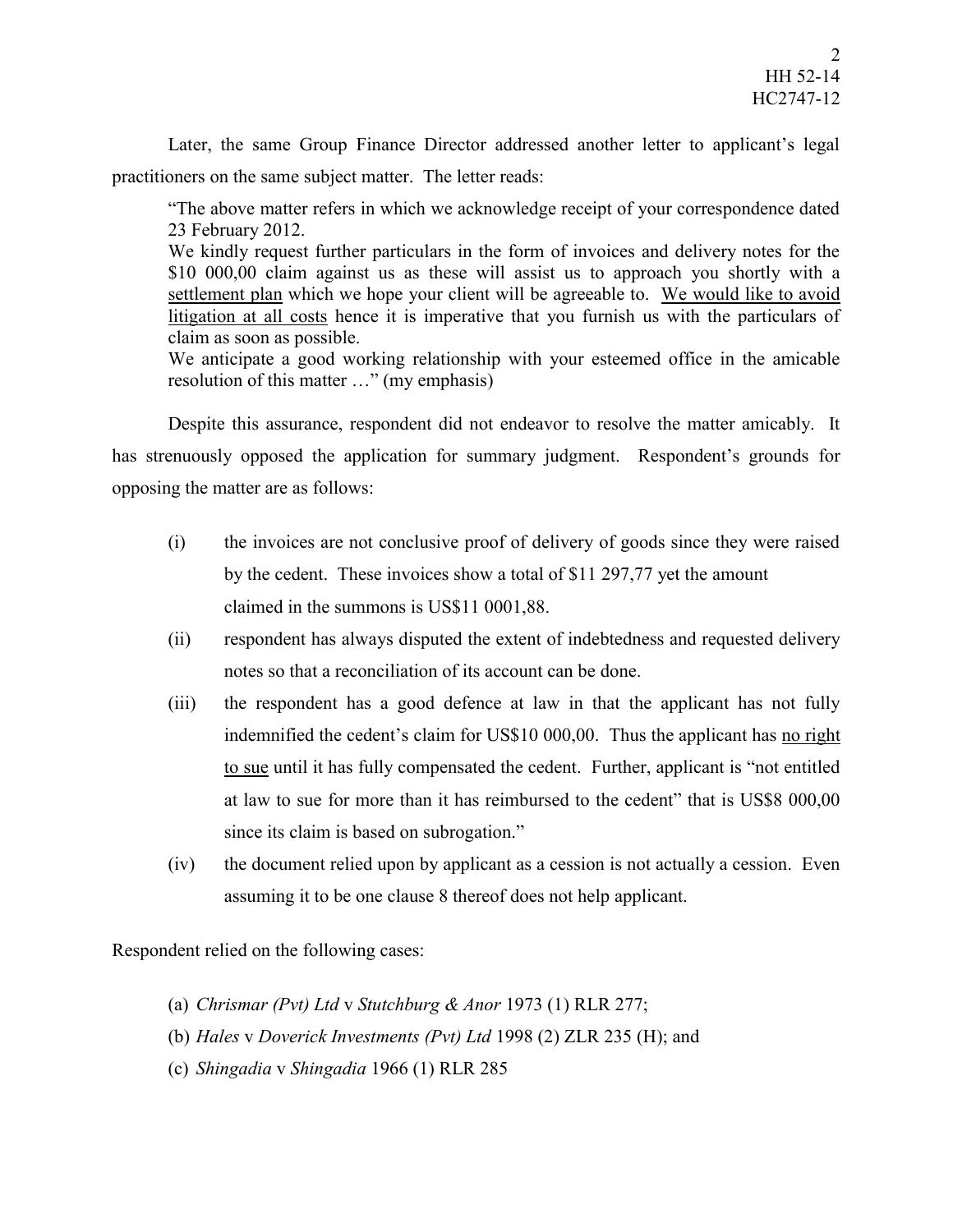On the other hand applicant's case is that its application for summary judgment is substantiated by proof and its claim is unimpeachable. Further, it was submitted that respondent's defence that applicant has not fully indemnified the cedent is *mala fide* as it has no bearing on applicant's claim against respondent. Therefore, the respondent entered appearance to defend for the purposes of delaying proceedings. The respondent's request that it be furnished with delivery notes after being provided with copies of various invoices that relate to the goods delivered and amount owed is a clear delaying tactic. Applicant also relied on the *Chrismar* and *Hales* cases *supra*.

Applicant's application is one for summary judgment in terms of Rule 64 of the High Court Rules, 1971. In such applications, the respondent must prove that he has a *bona fide* defence. What amounts to a *bona fide* defence was stated by DE VILLIER JP in *Bentley Maudesley & Co (Pty) Ltd* v *Carburol (Pty) Ltd,* 1949 (4) SA 873 as "a *bona fide* defence means a defence set up *bona fide* or honestly and which if proved will constitute a defence to the plaintiff."

In *Rex* v *Rhodian Investments Trust (Pvt) Ltd* 1957 R & N 723 (SR), the yardstick was put as "a *prima facie* defence" defined as, "good *prima facie* defence means that the defendant must allege facts which if he can succeed in establishing them at trial would entitle him to succeed in his defence." Further, the purpose of this special procedure was explained in *Chrismar's* case *supra* in the following words;

"The special procedure for summary judgment was conceived so that a *mala fide* defence might summarily be denied except under onerous conditions, the benefit of the fundamental principle on *audi alteram partem* (principle of natural justice to hear both sides of the case) so extraordinary an invasion of a basic tenet of natural justice will not lightly be resorted to, and it is well established that it is only when all the proposed defences to the plaintiff's claim are clearly unarguable both in fact and in law that this drastic relief will be afforded to a plaintiff."

The onus to satisfy the court that he has a good *prima facie* defence is on the respondent – see *Hale's* case where it was held that, "where a plaintiff applies for summary judgment against the defendant and the defendant raises a defence, the onus is on the defendant to satisfy the court that he has a good *prima facie* defence. He must allege facts which if proved at the trial would entitle him to succeed in his defence at trial … he must set out the basis for his defence with sufficient clarity and in sufficient detail to allow the court to decide whether if these facts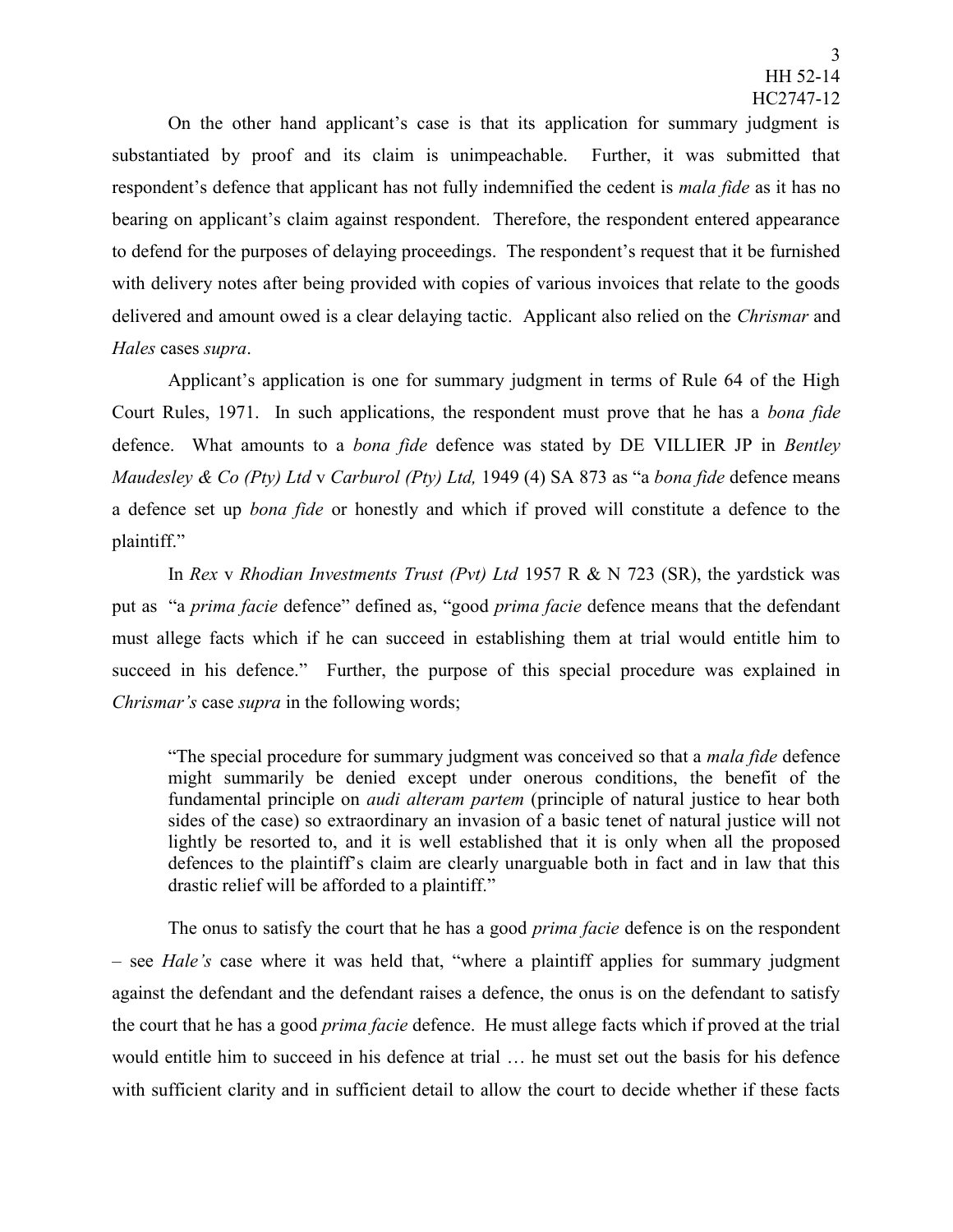are proved at the trial, this will constitute a valid defence to the plaintiff's claim. It is not sufficient for the defendant to make vague generalizations or to provide bald and sketchy facts."

Applying these principles to the facts, it must be noted that the cause of action arises from a cession of dividends. "Two of the essentials of a valid cession are an intention to make over to another what belongs to oneself in order that it may in future belong to that other and not to oneself, and in addition delivery or some legal formality equivalent thereto". Per MAARSDORP CJ in *Wilcocks N.O.* v *Visser & Anor*, 1910 O.P.D. 102. Cession is a way of transferring incorporeal rights and it need not take a particular form.

*In casu*, I totally agree with Ms *Mafo's* submission that respondent's defences are "clearly unarguable, both in fact and in law." Let me begin with the facts. Respondent's challenge of the figure is *mala fide*, belated and inconsistent with its express position stated in the two letters it addressed to the applicant. The letter dated 25 January 2012 is an acknowledgment of debt in the sum of \$11 001,88. While it is accepted that the respondent challenged applicant's figures, what is relevant is that the figure of \$11 001,88 was mentioned by the respondent as the amount its records showed to be due and owing to the applicant.

Respondent's request for "delivery notes" is surprising in that it came after applicant had furnished respondent with invoices showing the dates the goods were delivered, the product codes, the quantity, unit of issue, unit price, description and the total amount owing. To supply delivery notes would be unnecessary in my view. In any case if at all respondent was *bona fide*, its Group Finance Director would have been more precise in his request. Any reasonable finance manager would have listed those delivery notes he had, as part of his records showing respondent's total indebtedness. Surely when goods were delivered, respondent must have signed delivery notes and kept their own copies. The onus is on the respondent to prove that it only received certain goods and not others. This, it did not do except to make a bald and generalized statement that the figures are incorrect and in dispute. Respondent should have identified and serialized those particulars or specific invoices they were disputing. It is not enough in my view to simply dispute the global figure where the claim has been particularized by an applicant. Respondent's legal argument is flawed in that it is anchored on a misconception of law. Applicant's claim is not based on "subrogation" as put by the respondent in its opposition. It is based on cession of rights. There is a fundamental difference between the two. Subrogation relates to a situation where an insurer makes payment and then steps into the insured's shoes and brings any claim the insured may have against any other party arising out of